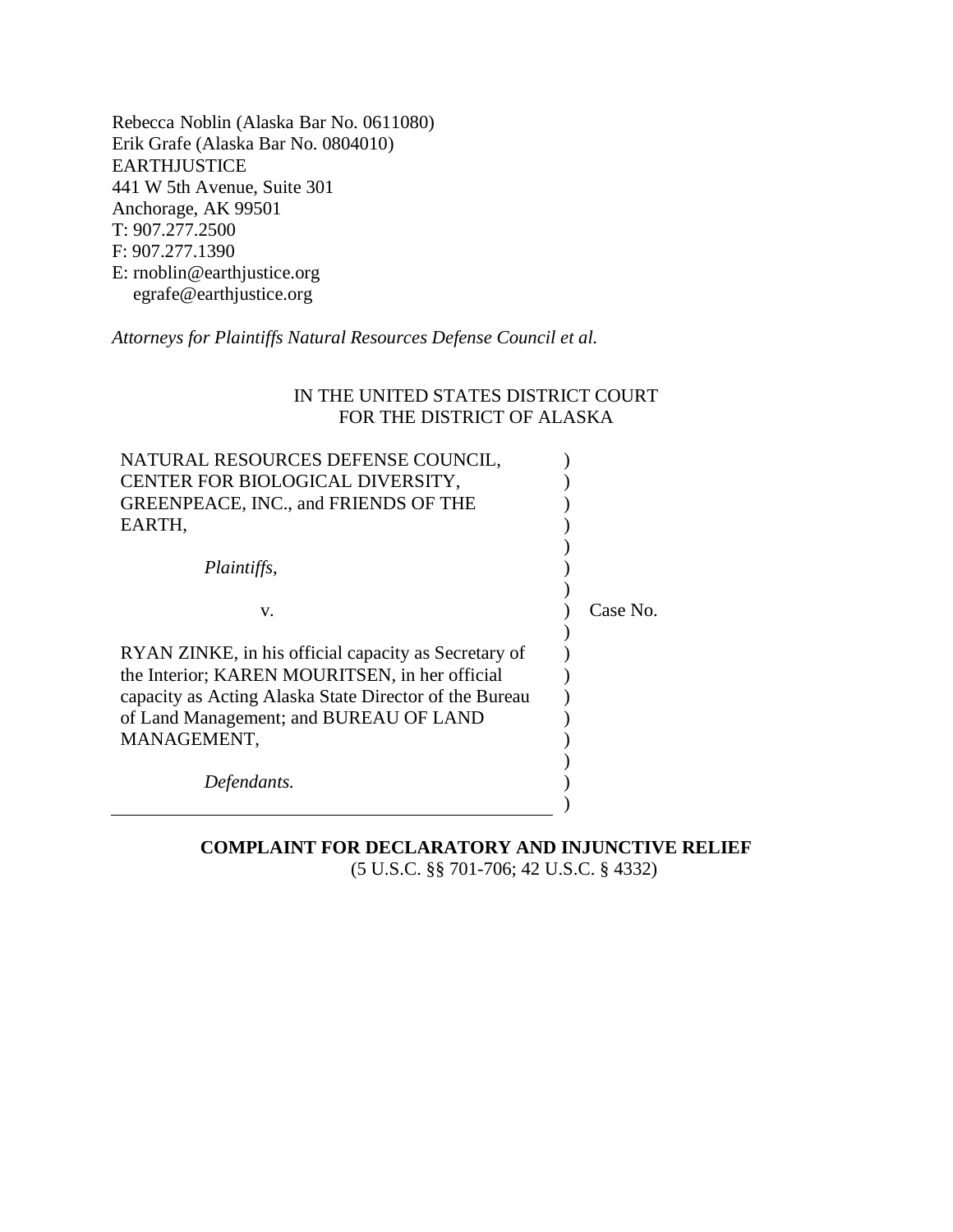### SUMMARY

1. This action arises from the failure of the Bureau of Land Management (BLM) to fulfill its obligations under the National Environmental Policy Act (NEPA) when it held oil and gas lease sales in the National Petroleum Reserve-Alaska (NPR-A or Reserve) in 2016 and 2017.

2. The Western Arctic, managed by BLM as the 23-million-acre Reserve, is recognized as a globally important ecological resource, home to bears, muskoxen, caribou, and millions of migratory birds. The lakes and lagoons of the Reserve, including Teshekpuk Lake, are the birthplace of millions of birds that fly to all 50 states and five continents. The Reserve provides calving, insect relief, and migration areas for two of Alaska's largest caribou herds the Western Arctic and Teshekpuk caribou herds—which provide vital subsistence resources for more than 40 communities in northern and western Alaska. Polar bears, spectacled eiders, and Steller's eiders—all listed under the Endangered Species Act—call the Reserve home. Coastal areas of the Reserve provide designated critical habitat for polar bears, as well as important habitat for other marine mammals, including Pacific walruses and ice seals. Like the rest of the Arctic, the Reserve is warming rapidly, damaging its fragile ecosystems.

3. In 2016 and 2017, BLM held oil and gas lease sales in the Reserve pursuant to the Integrated Activity Plan and Environmental Impact Statement (Plan EIS) the agency adopted in 2013. While the Plan EIS provides a planning framework for the oil and gas leasing program in the NPR-A, BLM reserves until the lease sale phase decisions about the size and location of leases. Notwithstanding the critical decisions BLM faced when it decided which areas—if any to make available for leasing in 2016 and 2017, BLM performed no new or additional NEPA analysis in conjunction with the lease sales. Instead, the agency purported to support its leasing decisions with documents called Determinations of NEPA Adequacy that relied entirely on the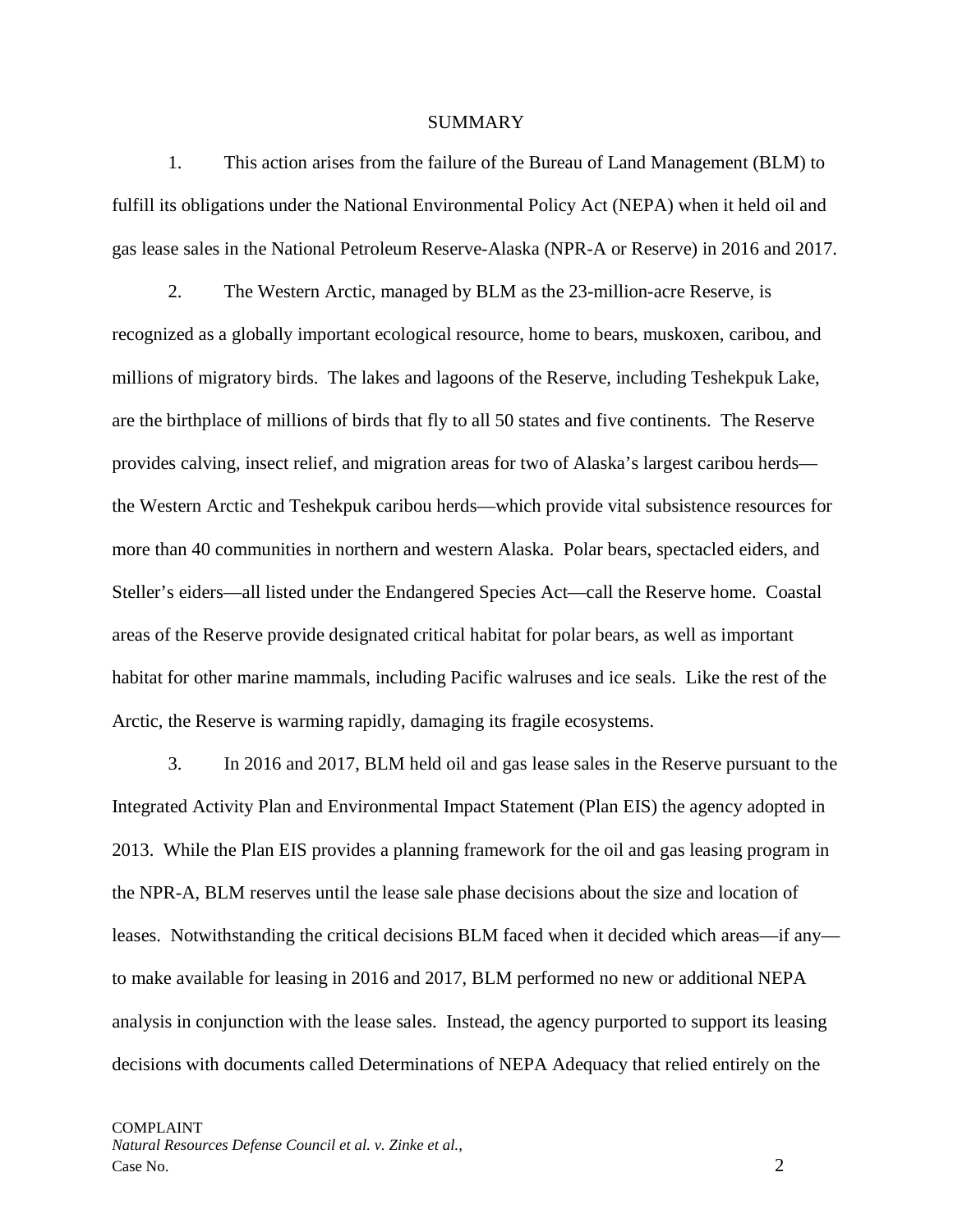Plan EIS to fulfill its NEPA obligations and determined that no additional analysis of alternatives or impacts was necessary at this next lease sale stage. In forgoing NEPA analysis at the lease sale stage in 2016 and 2017, BLM acted arbitrarily and capriciously and not in accordance with law and violated NEPA in at least two key respects: (1) it failed to take a hard look at the effects of the lease sales on greenhouse gas emissions and climate change; and (2) it failed to develop and compare a reasonable range of lease sale alternatives.

#### JURISDICTION AND VENUE

4. The Court has jurisdiction over this action pursuant to 28 U.S.C. § 1331 and may issue a declaratory judgment and further relief pursuant to 28 U.S.C. §§ 2201-2202. Judicial review is available under the Administrative Procedure Act, 5 U.S.C. §§ 701-706. Venue is appropriate under 28 U.S.C. § 1391(e).

#### PLAINTIFFS

5. Plaintiff Natural Resources Defense Council (NRDC) is a non-profit environmental advocacy organization with more than two million members and online activists. It has a longstanding and active involvement in the protection of the natural values of the Arctic, including the wildlife, wilderness, and other values of the Reserve, from the adverse effects of oil and gas exploration and development. With its nationwide membership and a staff of lawyers, scientists, communications specialists, and other environmental professionals, NRDC gathers, analyzes, and uses information about federal government proposals to shape its advocacy and inform its members on a diverse range of land and wildlife management and resource development issues, including those associated with climate change.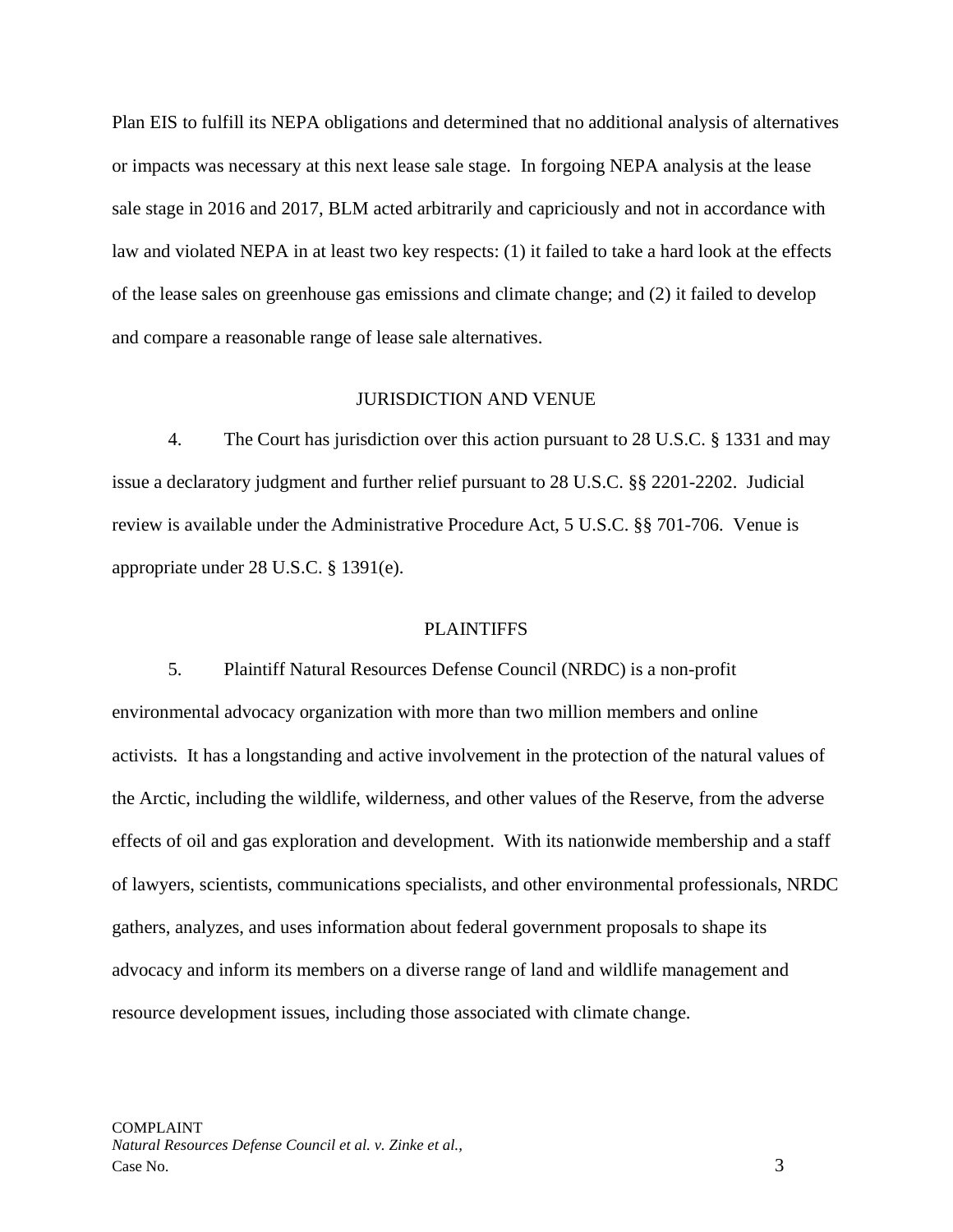6. Plaintiff Center for Biological Diversity (the Center) is a national non-profit organization. The Center's mission is to ensure the preservation, protection, and restoration of biodiversity, native species, ecosystems, public lands, and public health. The Center has more than 1.6 million members and online activists. The Center is actively involved in species and habitat protection issues throughout the United States. As part of these efforts, the Center works to protect Arctic wildlife that lives in and near the Reserve from the numerous harms inherent in oil and gas exploration and development.

7. Plaintiff Greenpeace, Inc., is a non-profit corporation organized under the laws of the State of California, with its principal place of business in Washington, D.C. Its mission is to promote the protection and preservation of the environment. Greenpeace is an independent campaigning organization that uses peaceful, creative action to expose global environmental problems and to force solutions that are essential for a green and peaceful future. Greenpeace has over 840,000 active supporters in the United States. For more than a decade, Greenpeace has been a lead advocacy organization working to raise awareness of global warming and the protection of wildlife, and to pressure for serious cuts in greenhouse gas emissions through local, national, and global action. In the United States, Greenpeace has run campaigns aimed at stopping global warming by phasing out fossil fuel use and promoting renewable energy systems. As a part of these efforts, Greenpeace has actively worked to protect the Arctic from the harmful effects of oil and gas activities.

8. Plaintiff Friends of the Earth is a tax-exempt, 501(c)(3) organization and a notfor-profit corporation existing under the laws of the District of Columbia. Friends of the Earth is a membership organization consisting of more than 100,000 members and almost 1.5 million activists nationwide, including more than 200 members who live in Alaska. Friends of the Earth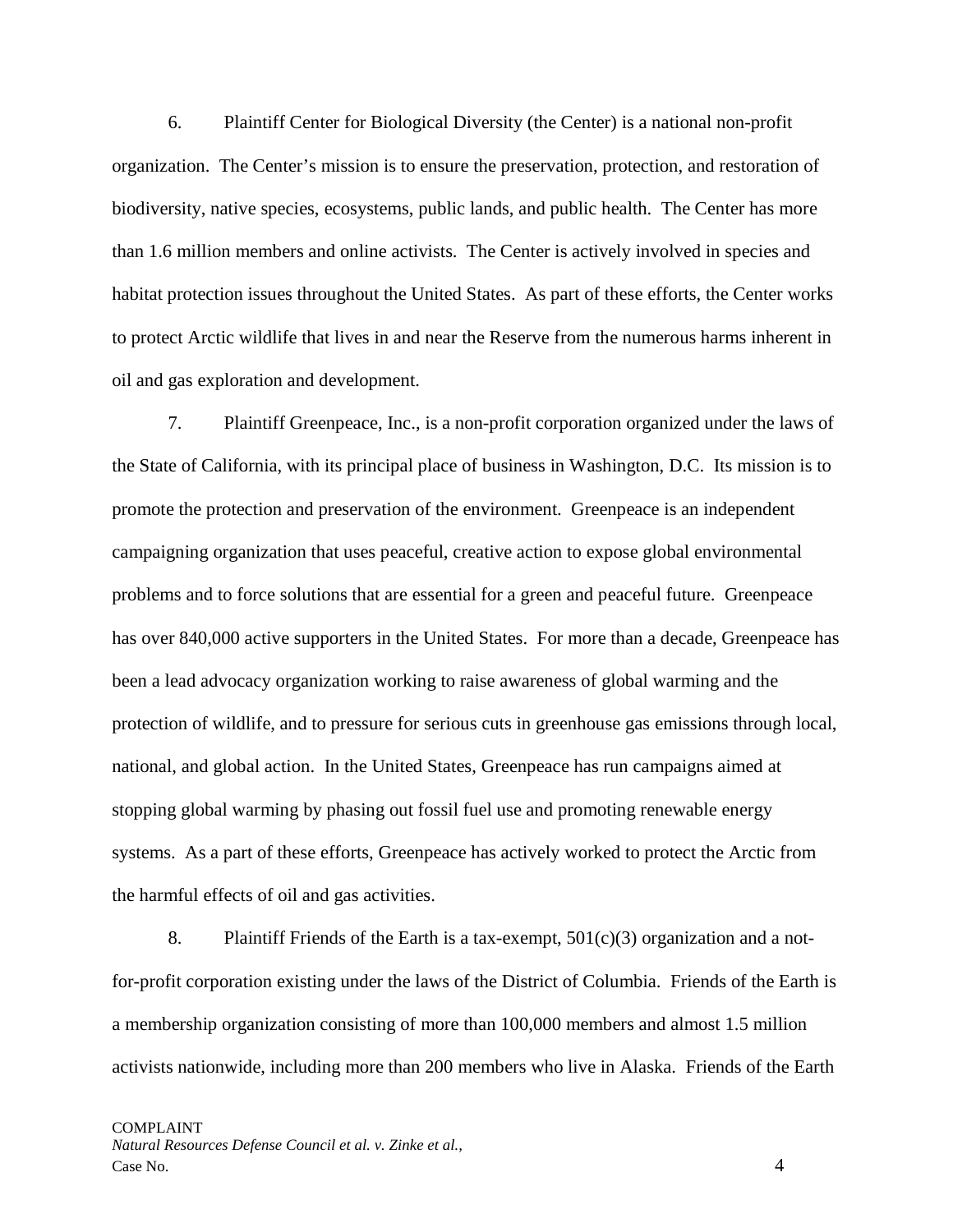is also a member of Friends of the Earth-International, which is a network of grassroots groups in 74 countries worldwide. Friends of the Earth's mission is to protect our natural environment, including air, water, and land, to create a more healthy and just world. Friends of the Earth utilizes public education, advocacy, legislative processes, and litigation to achieve its organizational goals. Friends of the Earth is concerned about the potential adverse impacts that fossil fuel exploration and development activities in Alaska's Arctic, including the Reserve, have on the climate and people, fish, birds, and other species that depend on this region. Therefore, on behalf of its members and activists, Friends of the Earth actively engages in advocacy to influence U.S. energy and environmental policies affecting Alaska's Arctic.

9. Members of plaintiff groups use and enjoy—and intend to continue to use and enjoy—the Reserve for various purposes, including recreation, wildlife viewing, education, research, photography, and/or aesthetic and spiritual enjoyment. Members of plaintiff groups also enjoy or otherwise use migratory wildlife from the Reserve. The 2016 and 2017 lease sales will directly and irreparably injure these interests.

10. The defendants' unlawful actions adversely affect plaintiffs' organizational interests in their members' use and enjoyment of the public lands in and resources of the Reserve. The 2016 and 2017 lease sales will directly and irreparably injure these interests.

11. Each of the plaintiff groups monitors the use of public lands in the Reserve and compliance with the law respecting these lands, educates its members and the public concerning the management of these lands, and advocates policies and practices that protect the natural values and sustainable resources of these lands. It is impossible to achieve these organizational purposes fully without adequate information and public participation in the processes required by law for the management of these public lands. The interests and organizational purposes of the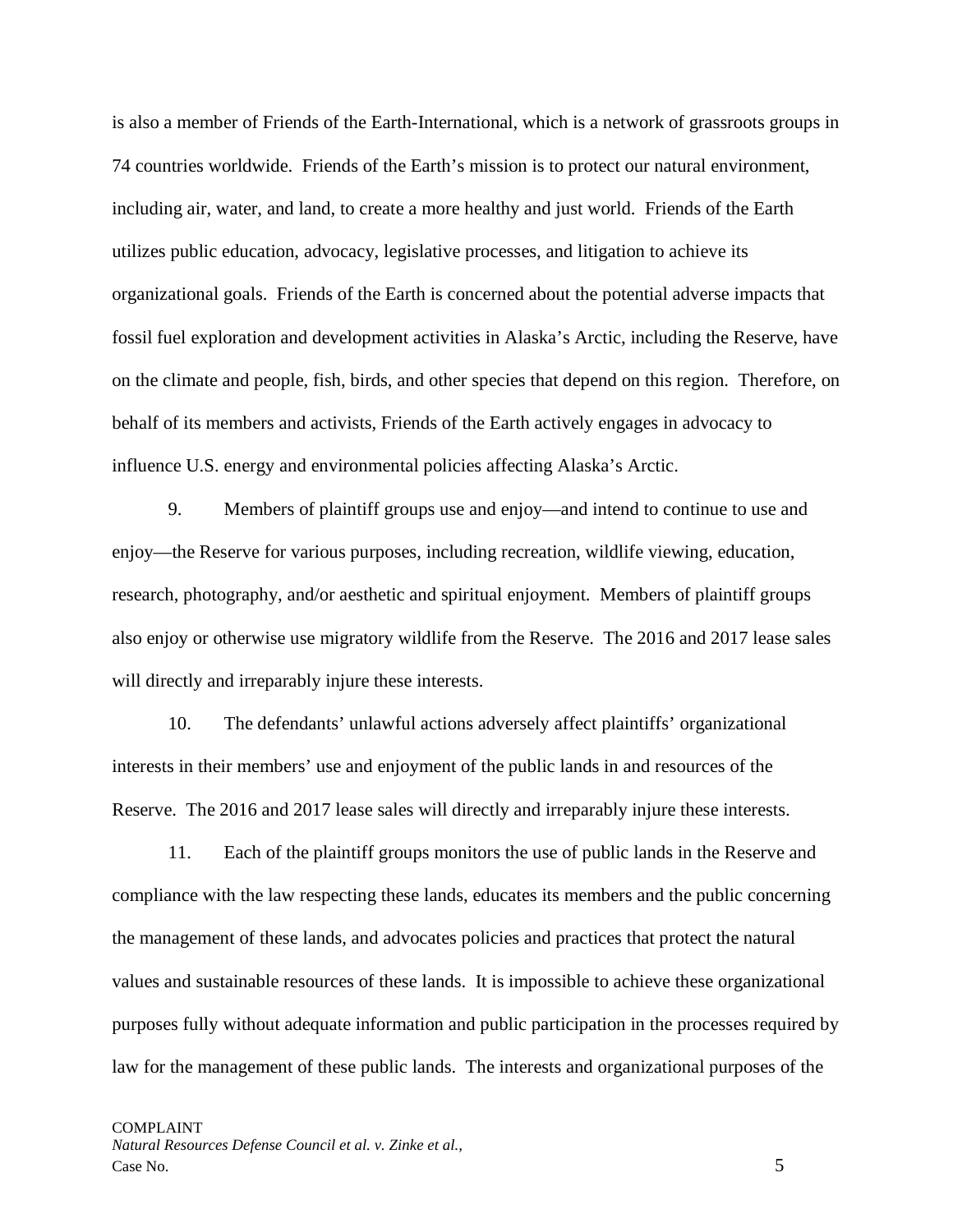plaintiffs will be directly and irreparably injured by defendants' violations of law as described in this complaint.

### DEFENDANTS

12. Defendant Ryan Zinke is sued in his official capacity as Secretary of the Interior.

13. Defendant Karen Mouritsen is sued in her official capacity as Acting Alaska State Director of the Bureau of Land Management.

14. Defendant BLM is an agency of the United States Department of the Interior entrusted with the conservation and management of resources within the Reserve.

# LEGAL BACKGROUND

# I. NATIONAL ENVIRONMENTAL POLICY ACT

15. NEPA is our "basic national charter for the protection of the environment." 40 C.F.R. § 1500.1(a). NEPA achieves its purpose through "action forcing procedures . . . requir[ing] that agencies take a *hard look* at environmental consequences." *Robertson v. Methow Valley Citizens Council*, 490 U.S. 332, 350 (1989) (citations omitted) (emphasis added).

16. "Agencies shall integrate the NEPA process with other planning at the earliest possible time to insure that planning and decisions reflect environmental values, to avoid delays later in the process, and to head off potential conflicts." 40 C.F.R. § 1501.2.

17. To accomplish these purposes, NEPA requires that all federal agencies prepare a "detailed statement" regarding all "major federal actions significantly affecting the quality of the human environment." 42 U.S.C. § 4332(C). This statement, known as an Environmental Impact Statement (EIS), must, among other things, rigorously explore and objectively evaluate all reasonable alternatives, analyze all direct, indirect, and cumulative environmental impacts, and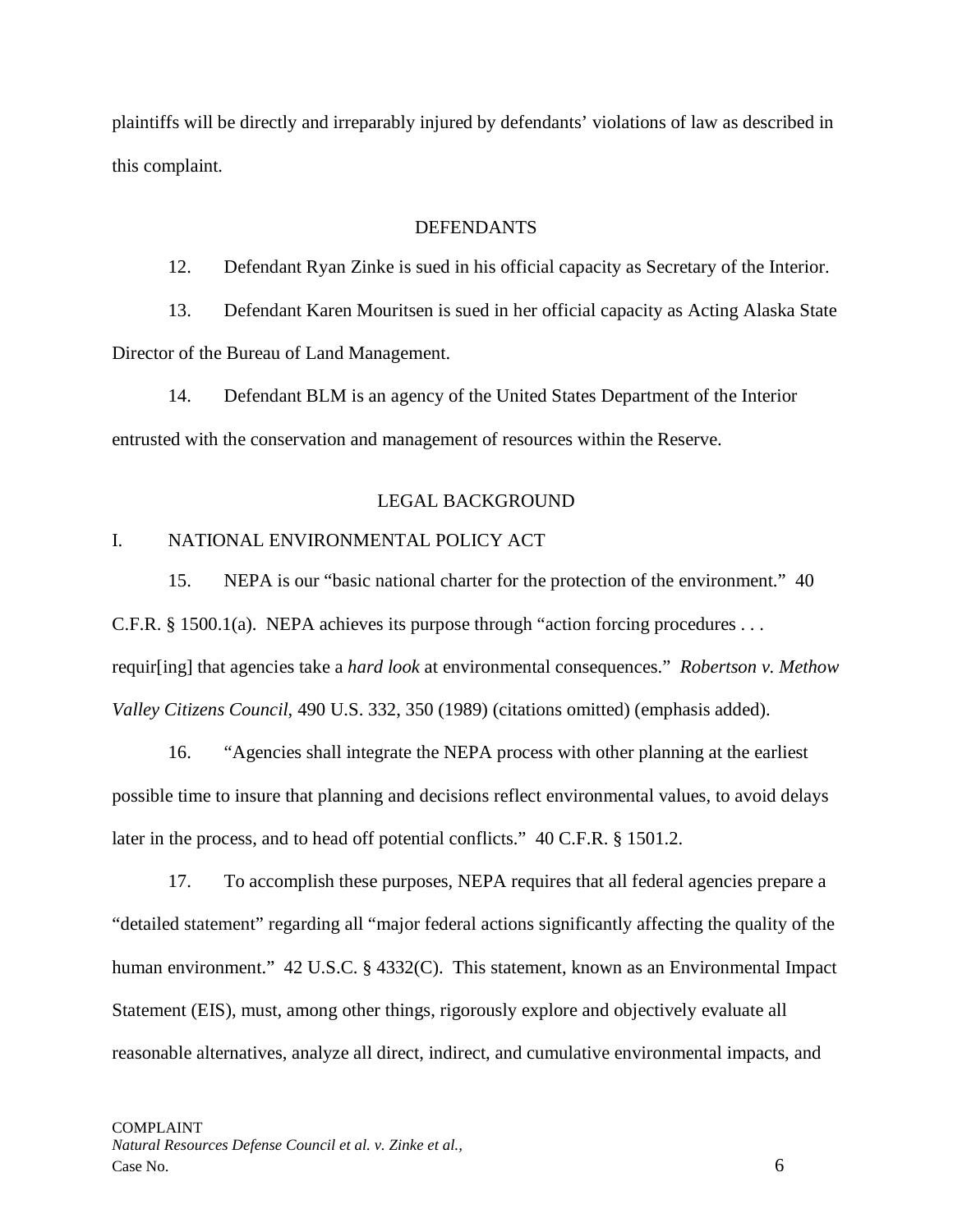include a discussion of the means to mitigate adverse environmental impacts. 40 C.F.R. §§ 1502.14 and 1502.16.

18. Direct effects include those that "are caused by the action and occur at the same time and place." 40 C.F.R. § 1508.8(a). Indirect effects include effects that "are caused by the action and are later in time or farther removed in distance, but are still reasonably foreseeable." *Id.* § 1508.8(b). Cumulative effects are "the impact on the environment which results from the incremental impact of the action when added to other past, present, and reasonably foreseeable future actions regardless of what agency (Federal or non-Federal) or person undertakes such other actions." *Id.* § 1508.7.

19. These effects include "ecological (such as the effects on natural resources and on the components, structures, and functioning of affected ecosystems), aesthetic, historic, cultural, economic, social, or health, whether direct, indirect, or cumulative" effects. 40 C.F.R. § 1508.8. BLM's analysis must do more than merely identify effects; it must also "evaluate the severity" of those effects. *Methow Valley Citizens Council*, 490 U.S. at 352; 40 C.F.R. §§ 1502.16(a)-(b) (recognizing that agency must explain the "significance" of effects).

20. An agency may also prepare an environmental assessment (EA) to determine whether an EIS is necessary. 40 C.F.R. §§ 1501.3, 1508.9. An EA must include a discussion of alternatives and the environmental impacts of the action. *Id.* § 1508.9.

21. NEPA allows an agency to "tier" an environmental analysis for a project to a broader EIS for a program or plan under which the subsequent project is carried out. 40 C.F.R. § 1508.28. When an agency tiers an analysis for a subsequent action or project to a broader EIS, "the subsequent statement or environmental assessment need only summarize the issues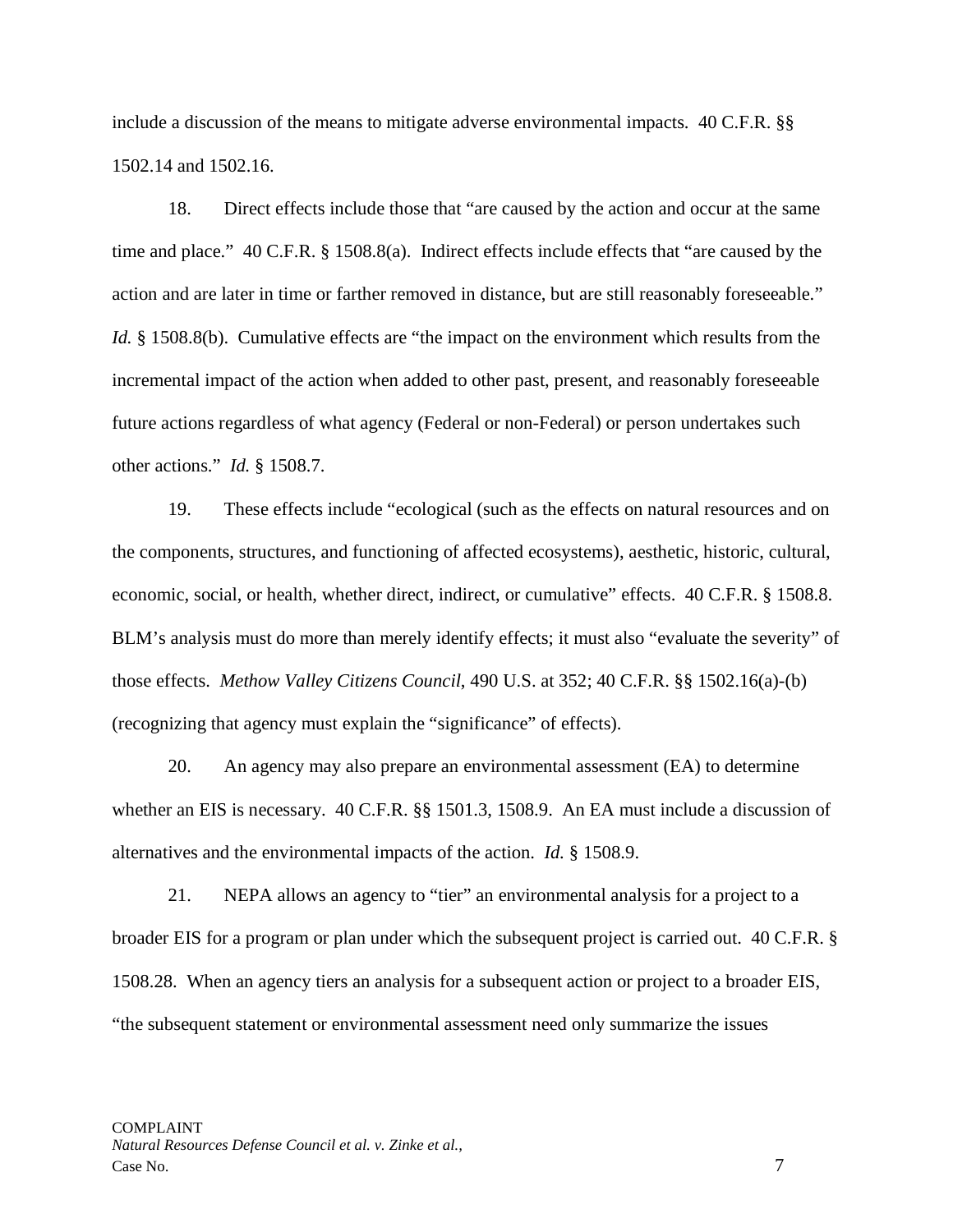discussed in the broader statement and incorporate discussions from the broader statement by reference and shall concentrate on the issues specific to the subsequent action." *Id.* § 1502.20.

22. The Department of the Interior's NEPA regulations for using tiered documents specify that EAs for subsequent projects "can be tiered to a programmatic or other broader-scope [EIS]." 43 C.F.R. § 46.140(c). As a general rule, an EA that tiers to another NEPA document "must include a finding that the conditions and environmental effects described in the broader NEPA document are still valid or address any exceptions." *Id.* § 46.140. If the programmatic EIS analyzes the impacts of the subsequent action, the agency is not required to perform additional analysis of impacts. *Id.* § 46.140(a). However, if the impacts analysis in the programmatic EIS "is not sufficiently comprehensive or adequate to support further decisions," the agency's EA must explain this and provide additional analysis. *Id.* § 46.140(b).

23. An agency must supplement an EIS when "there are significant new circumstances or information relevant to environmental concerns and bearing on the proposed action or its impacts."  $40$  C.F.R. § 1502.9(c)(1)(ii).

#### FACTUAL BACKGROUND

## I. CLIMATE CHANGE AND THE ARCTIC

24. Development in Alaska happens against the backdrop of a dramatically changing climate. Climate change is affecting the Reserve, and oil and gas drilling in the Reserve will, in turn, affect the climate.

25. Alaska has warmed more than twice as rapidly as the rest of the United States over the past 60 years, and the Arctic is expected to warm by an additional  $10^{\circ}$ F to  $12^{\circ}$ F. This rapid warming presents myriad disruptions to Arctic ecosystems, including in the Reserve. For example, permafrost plays an essential role in the Reserve by making the ground watertight and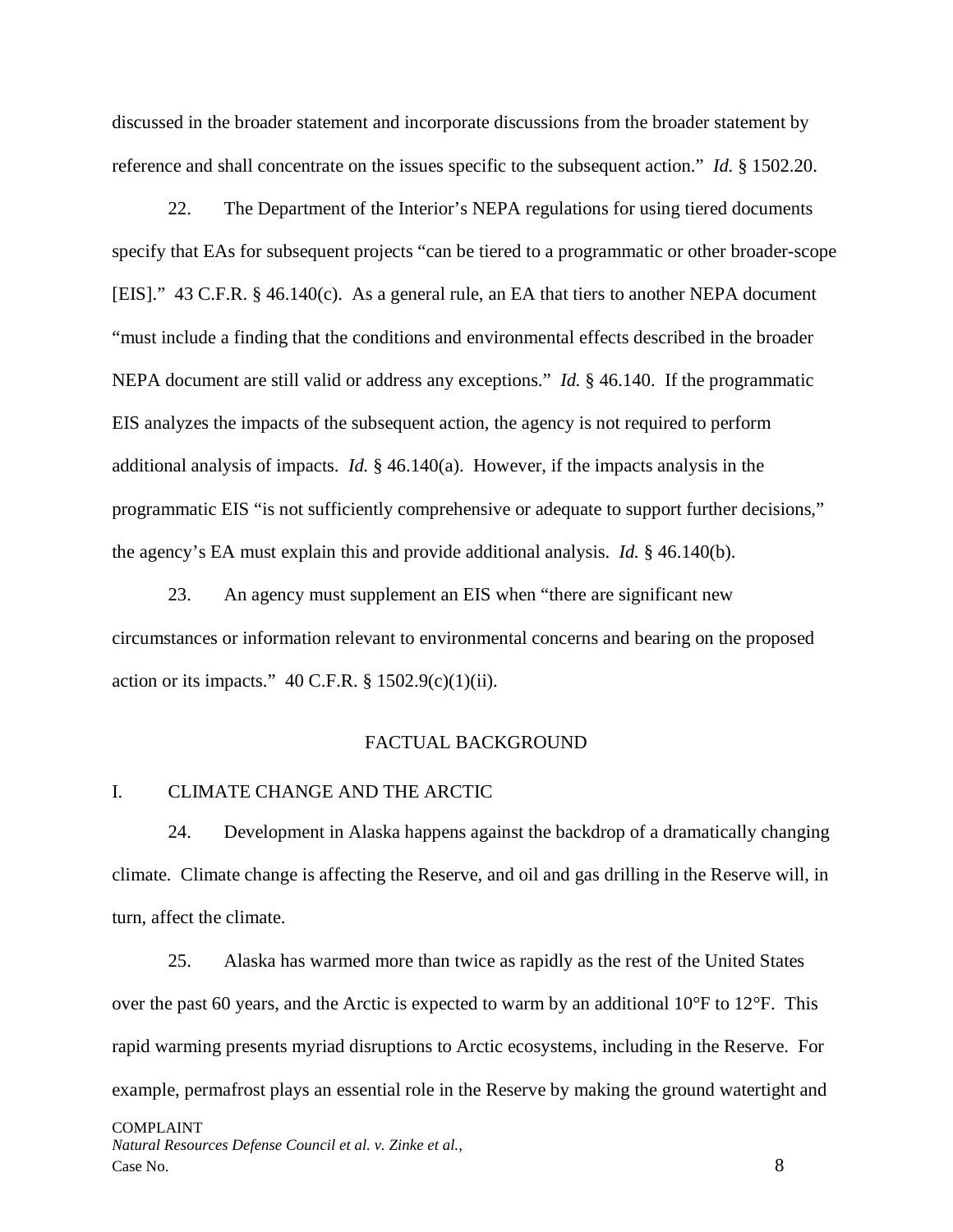maintaining the vast network of wetlands and lakes across the tundra that provide habitat for animals and plants. As permafrost thaws, it not only interferes with important habitat, but it also releases carbon dioxide and the powerful greenhouse gas methane into the atmosphere. This contributes to further warming in a reinforcing feedback loop. The loss of sea ice harms polar bears, walruses, and ice seals and contributes to coastal erosion that destroys polar bear denning habitat.

26. There is a broad, international scientific consensus that in order to avoid the worst impacts of climate change, the world must aggressively reduce greenhouse gas emissions. There is a finite amount of carbon dioxide that can be released into the atmosphere before the earth's temperature exceeds the globally recognized limit to which the nations of the world have agreed to avoid the worst effects of climate change; this is the earth's carbon budget. Globally, proven fossil fuel reserves—if extracted and burned—would release enough carbon dioxide to exceed this limit several times over. Consequently, the vast majority of fossil fuels must remain in the ground. A 2015 study concluded that to stay within the limit to avoid the worst effects of climate change, all Arctic fossil fuels should be classified as unburnable.

27. The oil market is a competitive global market, such that a decrease in supply would increase prices and, in turn, reduce consumption. If Arctic oil were not developed, only a fraction of the withheld oil would be replaced by other supplies.

28. The federal government has developed tools that agencies can use to determine the costs of greenhouse gas emissions in order to allow agencies such as BLM to incorporate the social benefits of reducing greenhouse gases into their decisionmaking processes. BLM has the information it needs to estimate possible greenhouse gas emissions from burning the fossil fuels that will be produced from the leases, as well as their costs. Indeed, as part of its development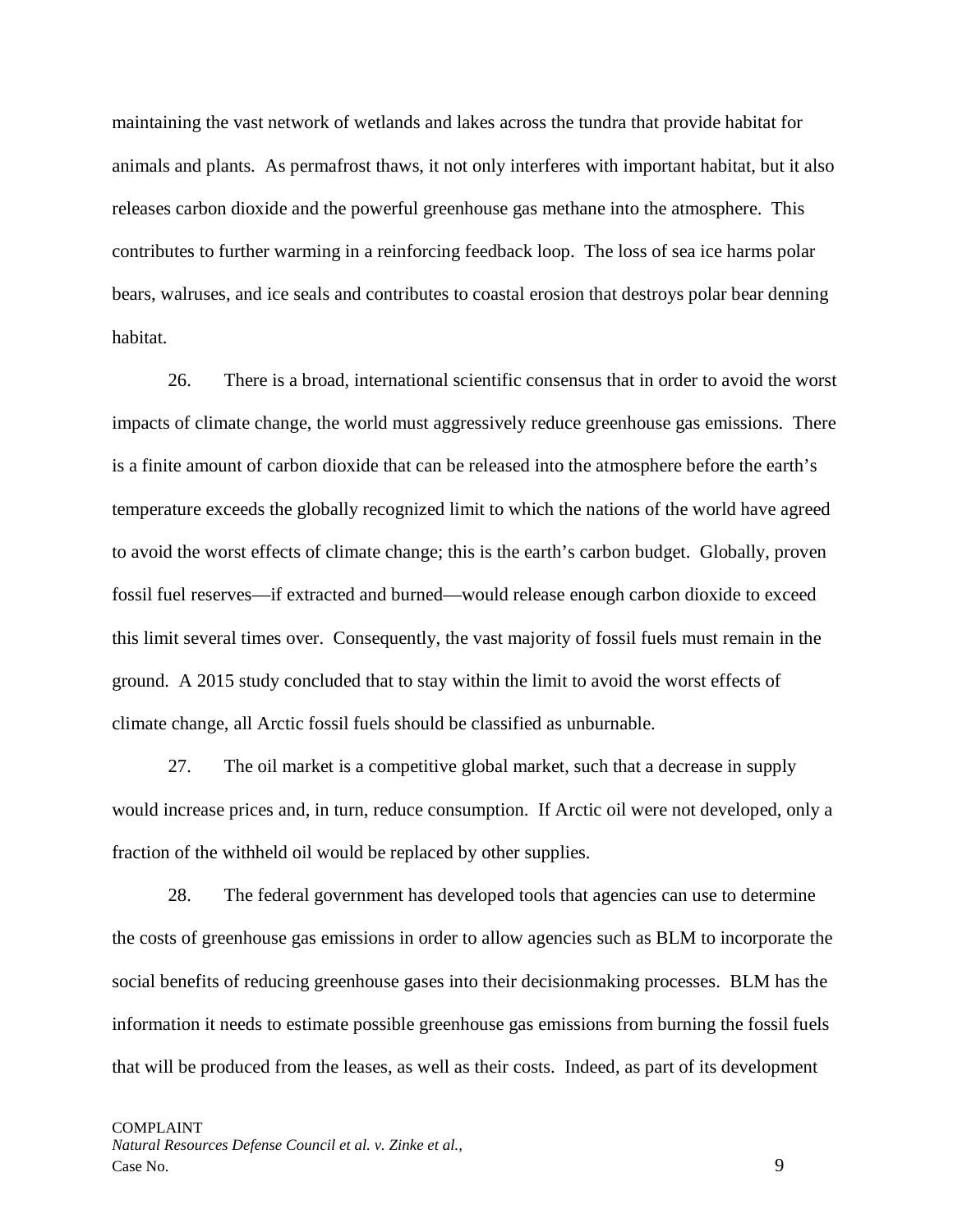scenario in 2012, BLM projected the amounts of economically recoverable undiscovered oil and gas in several economic zones within the NPR-A, based on estimates provided by the U.S. Geological Survey. Further exploration and development in the Reserve since 2012 adds multiple additional data points and gives BLM a stronger basis for estimating possible emissions that may result from the 2016 and 2017 lease sales.

### II. THE NATURAL VALUES OF THE RESERVE AND BLM'S OBLIGATION TO PROTECT THEM

29. In 1923, President Warren G. Harding set aside 23.7 million acres in northern Alaska as the Naval Petroleum Reserve Numbered 4, to be administered by the Navy as an assured future oil supply for defense purposes.

30. In 1976, President Gerald Ford signed the Naval Petroleum Reserves Production Act (NPRPA). Pub. L. No. 94-258, 90 Stat. 303 (1976). Among other things, the NPRPA transferred jurisdiction over the Naval Petroleum Reserve Numbered 4 from the Secretary of the Navy to the Secretary of the Interior and renamed it the National Petroleum Reserve-Alaska. In making the transfer, Congress expressly recognized that the protection of the unique natural, fish and wildlife, scenic, and historical values of the NPR-A would better be evaluated and managed under the authority of the Secretary of the Interior.

31. The NPRPA requires that any oil exploration activities conducted within areas designated by the Secretary of the Interior as containing "any significant subsistence, recreational, fish and wildlife, or historical or scenic value" be conducted in a manner that assures "maximum protection" of these surface values. *Id.* § 104(b), 90 Stat. at 304 (codified at 42 U.S.C. § 6504(a)).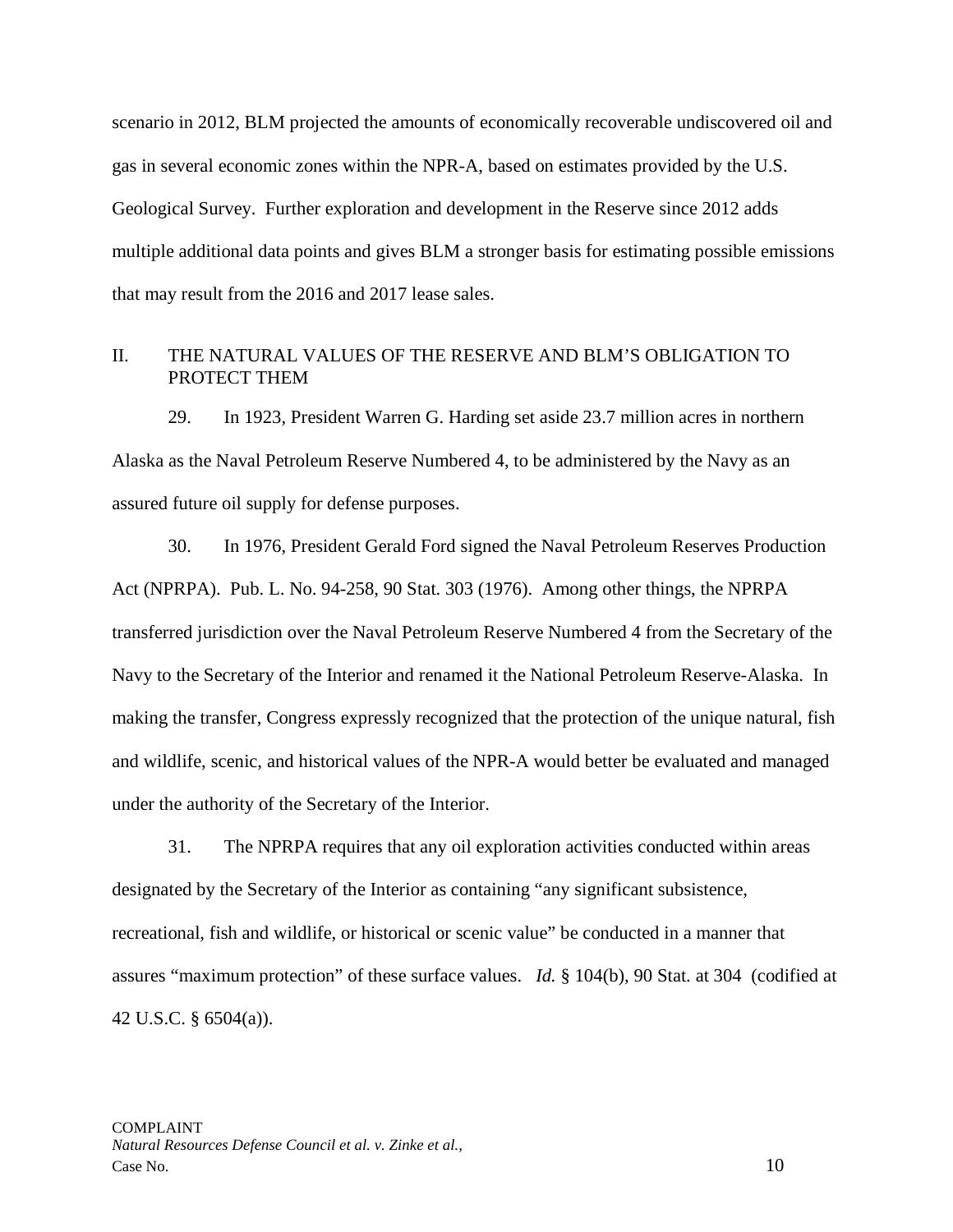32. In 1977, the Secretary of the Interior adopted regulations for management and protection of the NPR-A. 42 Fed. Reg. 28,720, 28,720 (June 3, 1977). The regulations indicate that surface values of the NPR-A may be protected by limiting, restricting, or prohibiting the use of and access to lands within the NPR-A, including "special areas."  $43 \text{ C.F.R.}$  §  $2361.1(e)(1)$ (1997). In 1977, the Secretary of the Interior designated Teshekpuk Lake, the Colville River, and the Utukok River Uplands as Special Areas within the NPR-A. 42 Fed. Reg. 28,723, 28,723 (June 3, 1977).

33. The regulations also require BLM to "take such action . . . necessary to mitigate or avoid unnecessary surface damage and to minimize ecological disturbance throughout the reserve to the extent consistent with the requirements of the Act for the exploration of the reserve." 43 C.F.R. § 2361.1(a). "[W]ater, air, vegetation, and mineral values are components of the environment and must be protected and managed." 42 Fed. Reg. at 28,721.

34. In passing the NPRPA, Congress recognized that "[t]he northeastern coastal plain area [of the Reserve] is considered to be the best waterfowl nesting area on the North Slope" of Alaska. H.R. Rep. No. 94-81, Part I, at 8 (1975). For example, the Teshekpuk Lake watershed provides nesting habitat for many migratory waterfowl species, including northern pintails, longtailed ducks, king eiders, Pacific brant, greater white-fronted geese, tundra swans, and three species of loons—Pacific, red-throated, and yellow-billed. The Teshekpuk Lake Special Area provides essential molting habitat for significant populations of migratory Pacific brant, greater white-fronted geese, and Canada geese. Spectacled and Steller's eiders, both listed as threatened species under the Endangered Species Act, 16 U.S.C. §§ 1531 *et seq*., have relatively high nesting densities in areas around Teshekpuk Lake.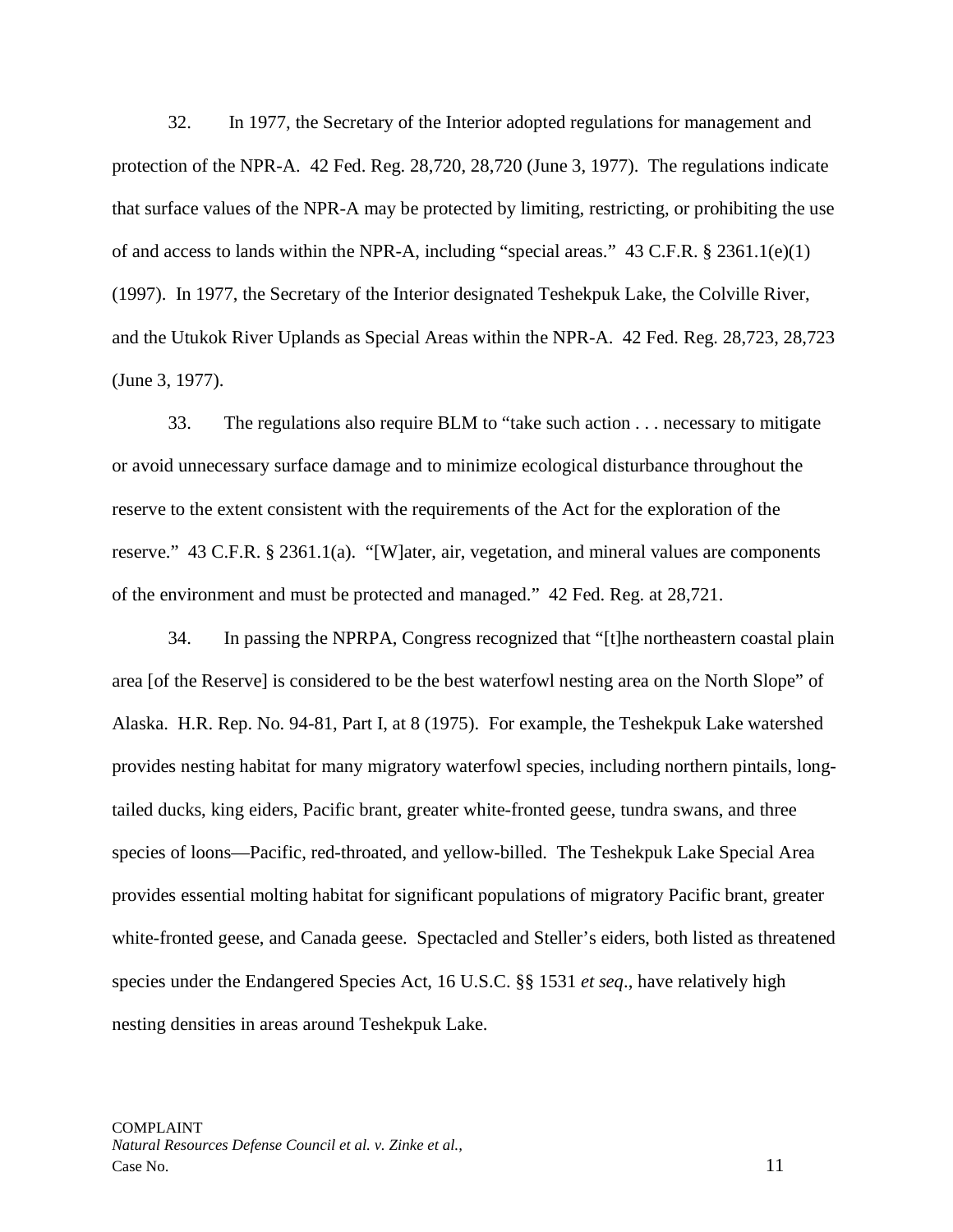35. The Teshekpuk Lake area also encompasses major calving grounds for the 40,000 caribou of the Teshekpuk caribou herd. The population has declined from a high of nearly 69,000 in 2008. This caribou herd is an important food resource for local Alaska Native families.

36. The Colville River is the largest of Alaska's rivers that flow to the Arctic Ocean. The river and its tributaries provide important habitat for moose, brown bears, wolves, wolverines, and at least twenty species of anadromous and freshwater fish. It is a vital source of subsistence resources for area residents and is a spectacularly scenic area with substantial recreation values and potential for remote wilderness experiences. The Colville River is known for high concentrations of song birds and birds of prey, including Arctic peregrine falcons, gyrfalcons, and rough-legged hawks. It is recognized as one of the most significant regional habitats for raptors in North America.

### III. THE INTEGRATED ACTIVITY PLAN AND BLM'S MANAGEMENT OF THE RESERVE

37. BLM manages oil and gas activities in the Reserve pursuant to a multi-step process. It first promulgates "activity plans," which are programmatic management plans that zone areas of the Reserve for various purposes and impose limits on the manner in which oil and gas activities may take place in areas in which oil and gas leasing is permitted. It next holds lease sales in portions of areas that the activity plans have designated as open for leasing. For areas where leases are sold, BLM then reviews exploration plans submitted by lessees, and, if oil or gas are discovered on the leases, it reviews development plans for developing and producing these fossil fuels. Each of these steps constitutes a distinct agency decision.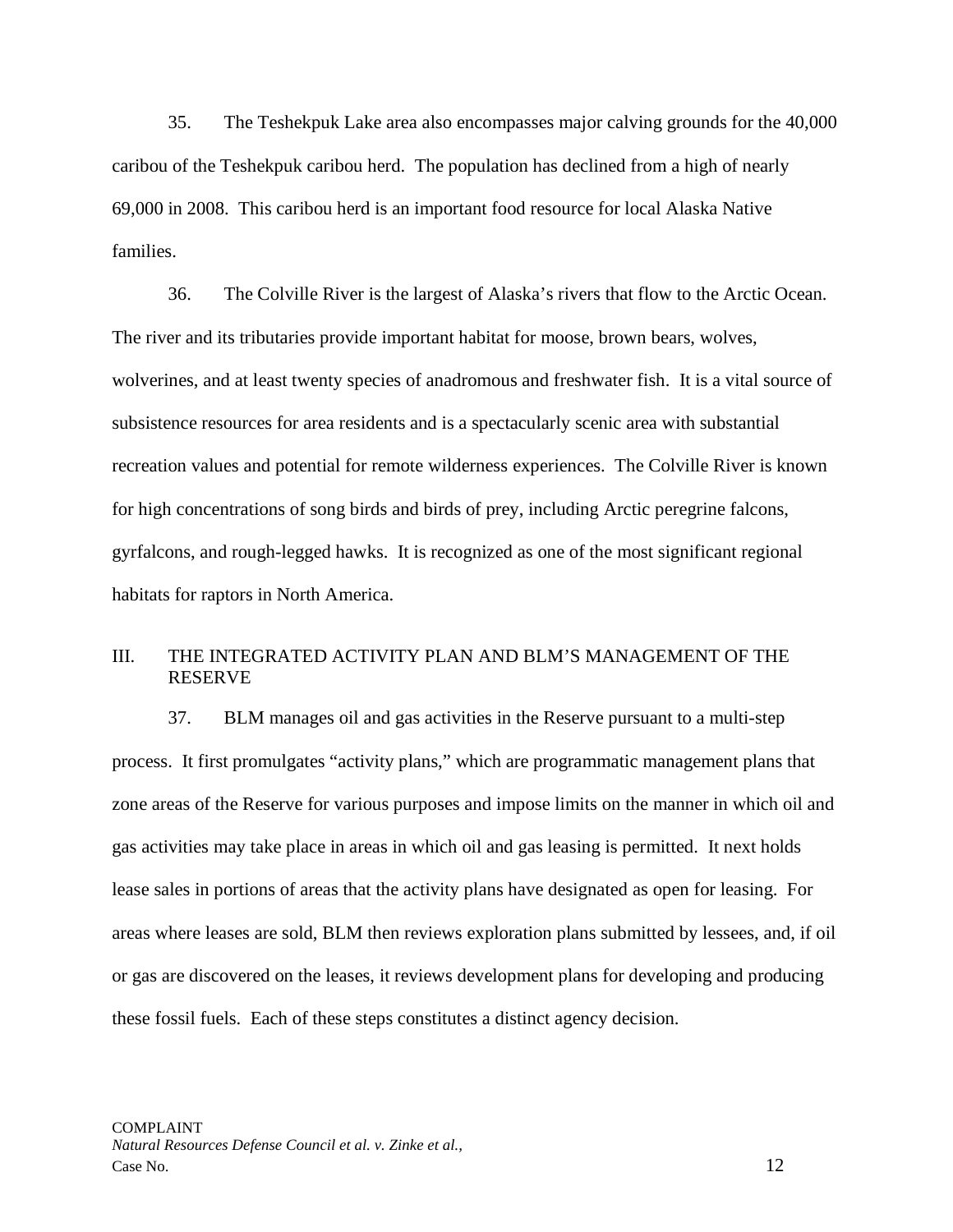38. In 2013, the Department of the Interior issued its first-ever comprehensive management plan covering the entire Reserve. This Integrated Activity Plan (Plan) designated approximately 52 percent (11.8 million acres) of the Reserve as available for oil and gas leasing and prohibited oil and gas leasing and development on approximately 11 million acres. It expanded existing Special Areas and added the Peard Bay Special Area. The Plan's leasing prohibitions cover most of the lands within the five designated Special Areas but leave open some tracts, including in the Colville River Special Area and the Teshekpuk Lake Special Area.

39. The management plan was developed through an EIS process. The Plan EIS analyzed five management alternatives. Alternative A was the no-action alternative, which would have continued separate management of the Northwest and Northeast NPR-A under their own management plans. Alternatives B-1 and B-2 (the preferred alternative) opened for leasing about half the Reserve and substantially increased Special Areas and areas unavailable for leasing over the status quo. Alternative C opened for leasing more than three-quarters of the Reserve. Alternative D would have opened all of the Reserve for leasing.

40. The Record of Decision (ROD) chose Alternative B-2 from the Plan EIS and made "lands within NPR-A available for oil and gas leasing." Plan ROD at v, 15. In line with its programmatic nature, the Plan EIS did not decide the make-up of any future lease sale. Rather, it stated that "the first sale, as well as any subsequent sale, might offer only a portion of the lands identified in the record of decision as available, making possible a phased approach to leasing and development." Plan EIS Vol. 1, at 9. The Plan EIS did not analyze or compare alternative approaches to leasing and development in the areas open to leasing.

41. The Plan EIS did not calculate or analyze the effects of greenhouse gas emissions from the consumption of oil and gas produced from the program areas. The Plan EIS observed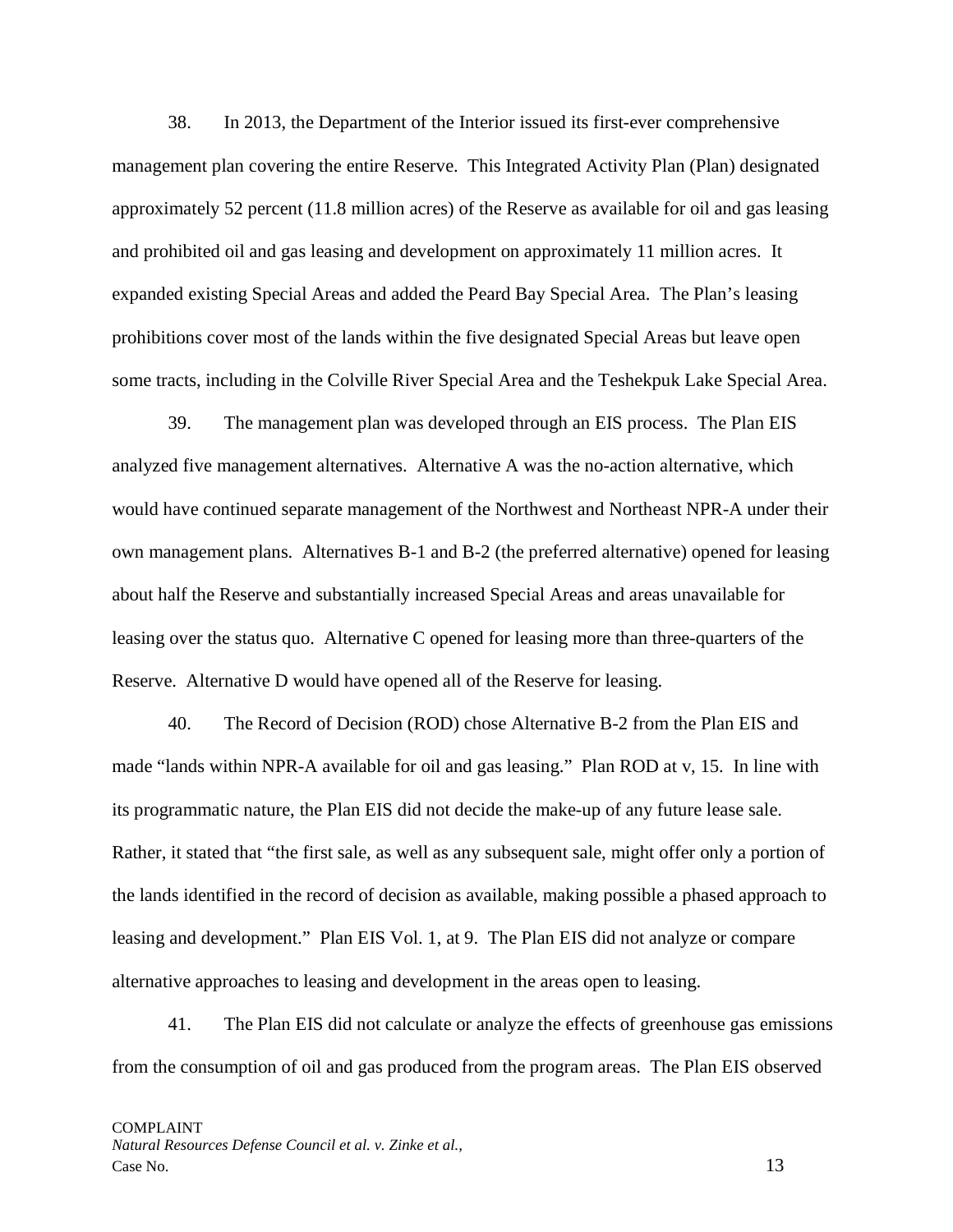that "[t]he assessed resources of billions of barrels of oil and tens of trillions of cubic feet of gas indicate that the NPR-A has been determined to have considerable resources." Plan EIS, Vol. 1, at 178. A 2010 U.S. Geological Survey assessment estimated technically recoverable oil resources at almost one billion barrels, with a one in 20 chance of recovering 2.7 billion barrels from the NPR-A. Yet the Plan EIS did not assess the effects of consuming oil and gas produced from the program areas. The EIS considered only the greenhouse gas emissions of oil and gas *operations* within the NPR-A, deeming them "minuscule." *Id.*, Vol. 2, at 97; *id.*, Vol. 4, at 76. It concluded: "since the specific effects of the proposed action, which may or may not contribute to climate change, cannot be determined, it is not possible to determine whether any particular action will lead to significant climate-related environmental effects." *Id.*, Vol. 4, at 76.

## IV. THE 2016 AND 2017 LEASE SALES

42. BLM has held annual lease sales under the Plan since 2013. Each lease sale since the adoption of the Plan has offered different numbers and configurations of tracts within the areas the Plan classified as open to leasing. Lease sales between 2013 and 2015 ranged in size from 1.4 million to 4.5 million acres, and offered leases in different parts of the Reserve from year to year.

43. In 2016, BLM offered leases in a relatively targeted area of 145 tracts, encompassing 1.45 million acres. At the 2016 lease sale, ConocoPhillips acquired an additional 594,972 acres in the Reserve, nearly doubling the 895,000 total acres already leased in the Reserve. All of the new leases are in the northeast corner of the Reserve, and a significant portion of this new acreage is in or near the Teshekpuk Lake Special Area or the Colville River Special Area.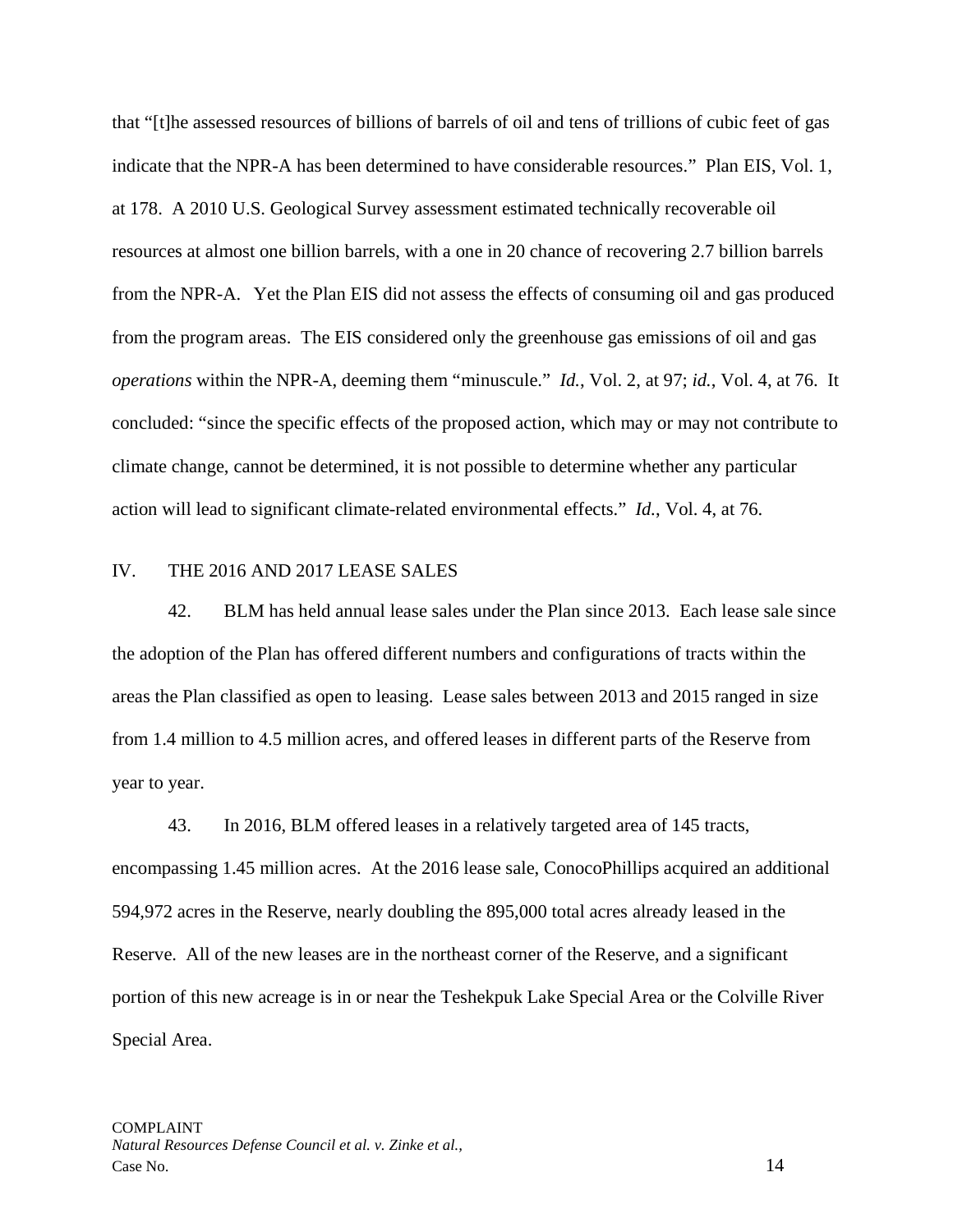44. The 2017 lease sale offered all 900 available tracts in the NPR-A, encompassing approximately 10.3 million acres, and seven tracts received bids. All seven of these tracts abut previously leased areas in the northeastern corner of the Reserve, near ConocoPhillips' ongoing projects.

45. BLM's decision in 2016 to target the northeastern portion of the Reserve for leases, and in 2017 to offer all of the open areas for leasing, may lead to environmental effects that are different and more severe than other leasing configurations BLM might have chosen.

46. For example, Teshekpuk Lake provides essential nesting and molting habitat for migratory birds from all over the world. These birds are vulnerable to the effects of oil and gas development. Gravel mining and deposition necessary for constructing oil and gas infrastructure destroys bird habitat, encroaching upon molting areas for brant and nesting grounds for ducks, geese, and shorebirds near Teshekpuk Lake. Aircraft flying at low altitudes may disturb molting geese in the vicinity of the lake. Molting demands energy and leaves geese flightless, making them especially vulnerable to disruptions, and some never become habituated to human activities.

47. Oil and gas infrastructure near Teshekpuk Lake, including south and east of the lake, could also displace caribou from areas that are essential for calving and rearing, insect relief, and migration at various times of the year. The use of heavy equipment and aircraft could disturb caribou that are calving or fleeing swarms of insects. Seismic surveys would likely drive away caribou overwintering in the eastern NPR-A, resulting in energy expenditures during a difficult time of year. Muskoxen near Teshekpuk Lake would be even more vulnerable to disturbance from seismic surveys, as they typically reduce movements and conserve energy during the winter.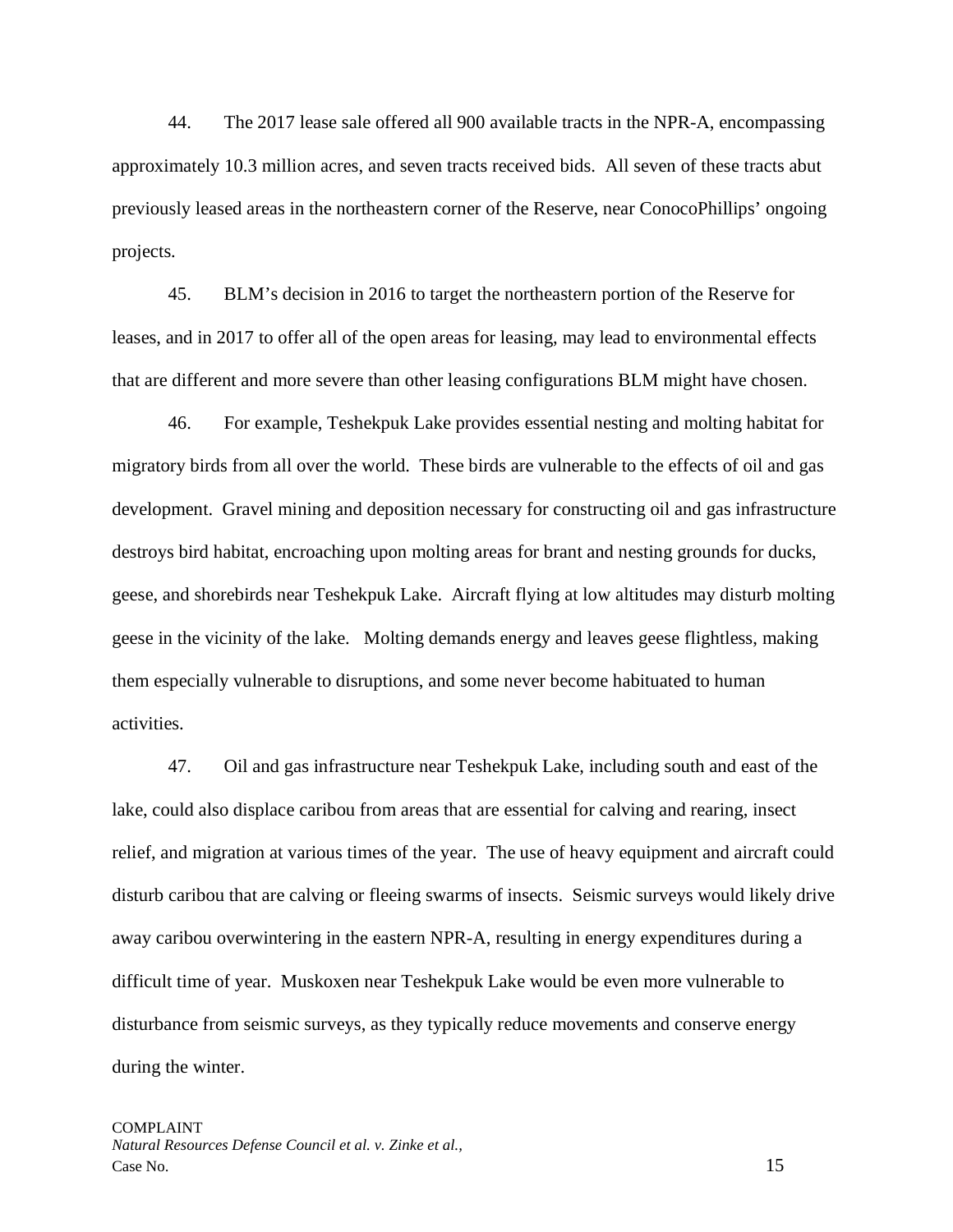48. The Colville River is biologically and geologically unique and is recognized as one of the most significant raptor habitats in North America. Allowing leasing in and near the Colville River Special Area, therefore, may have outsized impacts. Industry infrastructure located near the Colville River could compromise raptor nest sites and impair foraging habitats such as ponds, lakes, wetlands, and streambanks. Gravel mining from cliffs along the river would likely destroy nesting habitat. Power lines can electrocute raptors that become ensnared. Motorized vehicles, aircraft, heavy equipment, and seismic surveys may disturb nesting arctic peregrine falcons and gyrfalcons. Moose and muskoxen that concentrate along the Colville River in winter could expend energy to avoid seismic surveys and exploratory drilling activities. If pipelines near the river were built too low, they might impede moose movements.

49. This northeastern part of the Reserve is already the focus of industrial activity in the region. ConocoPhillips is actively exploring on some of its leases there, and several oil companies have announced recent discoveries that are likely to lead to development. For example, Caelus announced a large discovery in nearby Smith Bay in 2016, and ConocoPhillips announced a new discovery within the northeastern Reserve in 2017. Armstrong Energy is in the permitting process for a project bordering the Reserve, and ConocoPhillips' Greater Mooses Tooth-1 (GMT-1) development project in the northeastern Reserve was approved in 2015 and is moving forward.

50. The GMT-1 project demonstrates the types of harms oil leases can bring to the northeastern Reserve that are different from harms that might occur in other parts of the Reserve. When BLM permitted GMT-1, it waived stipulations and best management practices designed to protect special values, and acknowledged that the project's impacts on subsistence users would be much more severe than contemplated in the Plan EIS. The agency also noted that the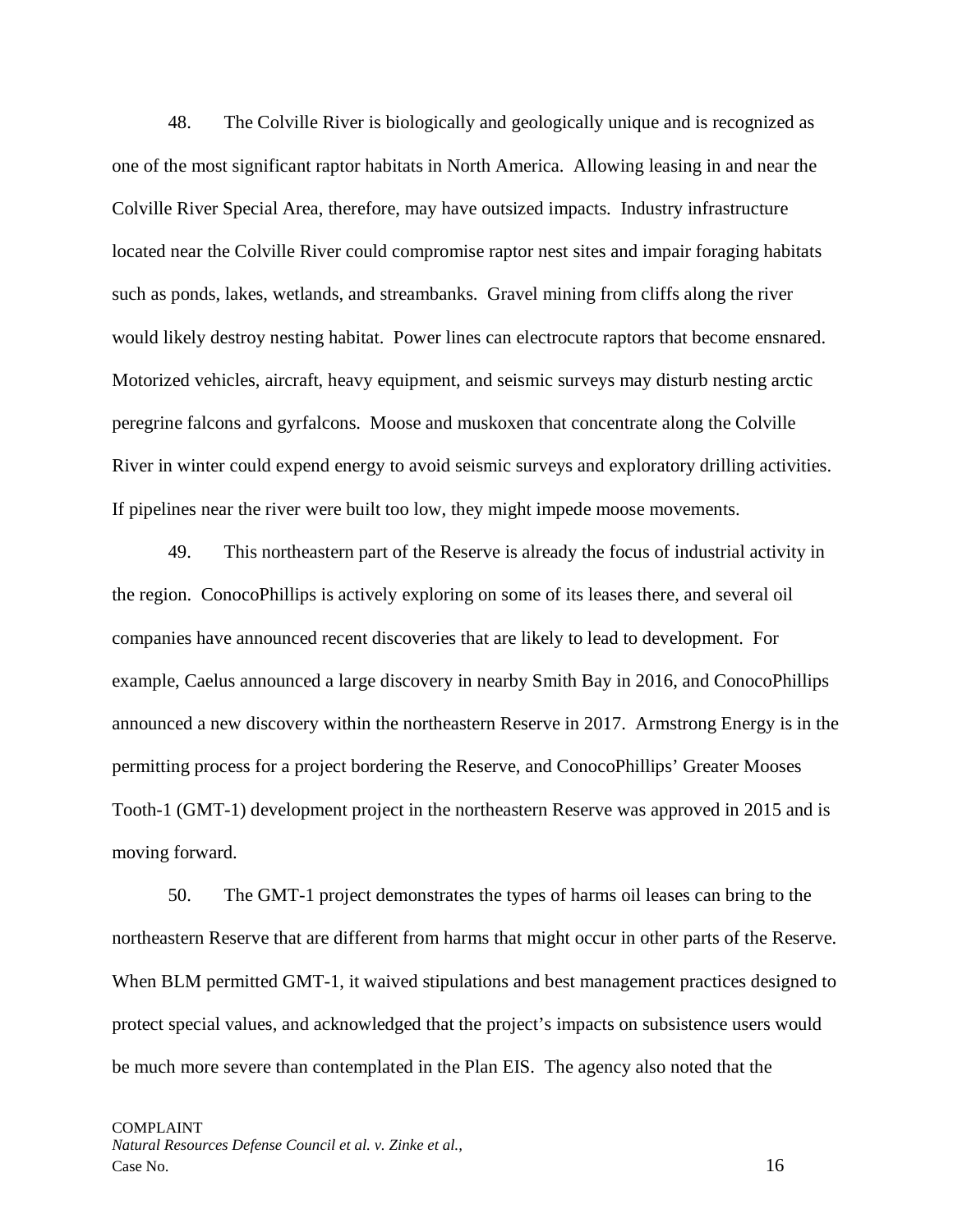cumulative effects of future activities could exacerbate the impacts of GMT-1, resulting in significant, adverse, and long-term impacts to subsistence users in the nearby community of Nuiqsut. According to BLM, the project, together with other development in the same area of the Reserve, could draw down and pollute fish habitat, block fish movements, deplete bird habitat and forage areas, disturb caribou, and kill or displace nesting spectacled eiders, which are listed as threatened under the Endangered Species Act.

51. In addition to these differing impacts to surface values, BLM's lease sale choices could lead to different projections of oil and gas production and could have different resulting climate implications.

52. Notwithstanding the important values at stake and the differing effects of various lease sale configurations BLM might have chosen within the area open to leasing, BLM did not perform a NEPA analysis at the lease sale stage. Starting in 2014, BLM has purported to fulfill its NEPA obligations at the lease sale phase by producing Determinations of NEPA Adequacy. These determinations are very brief documents stating that the Plan EIS is adequate in all respects to serve as the required environmental review under NEPA for each new lease sale decision. Thus, BLM has declined to do any NEPA analysis for either the 2016 or the 2017 lease sale.

#### CLAIMS FOR RELIEF

## I. FIRST CLAIM FOR RELIEF (NEPA VIOLATION)

53. Plaintiffs incorporate each and every allegation set forth in the Complaint by reference.

54. NEPA requires federal agencies to prepare an EIS for "major federal actions significantly affecting the quality of the human environment."  $42 \text{ U.S.C.}$  § 4332(C).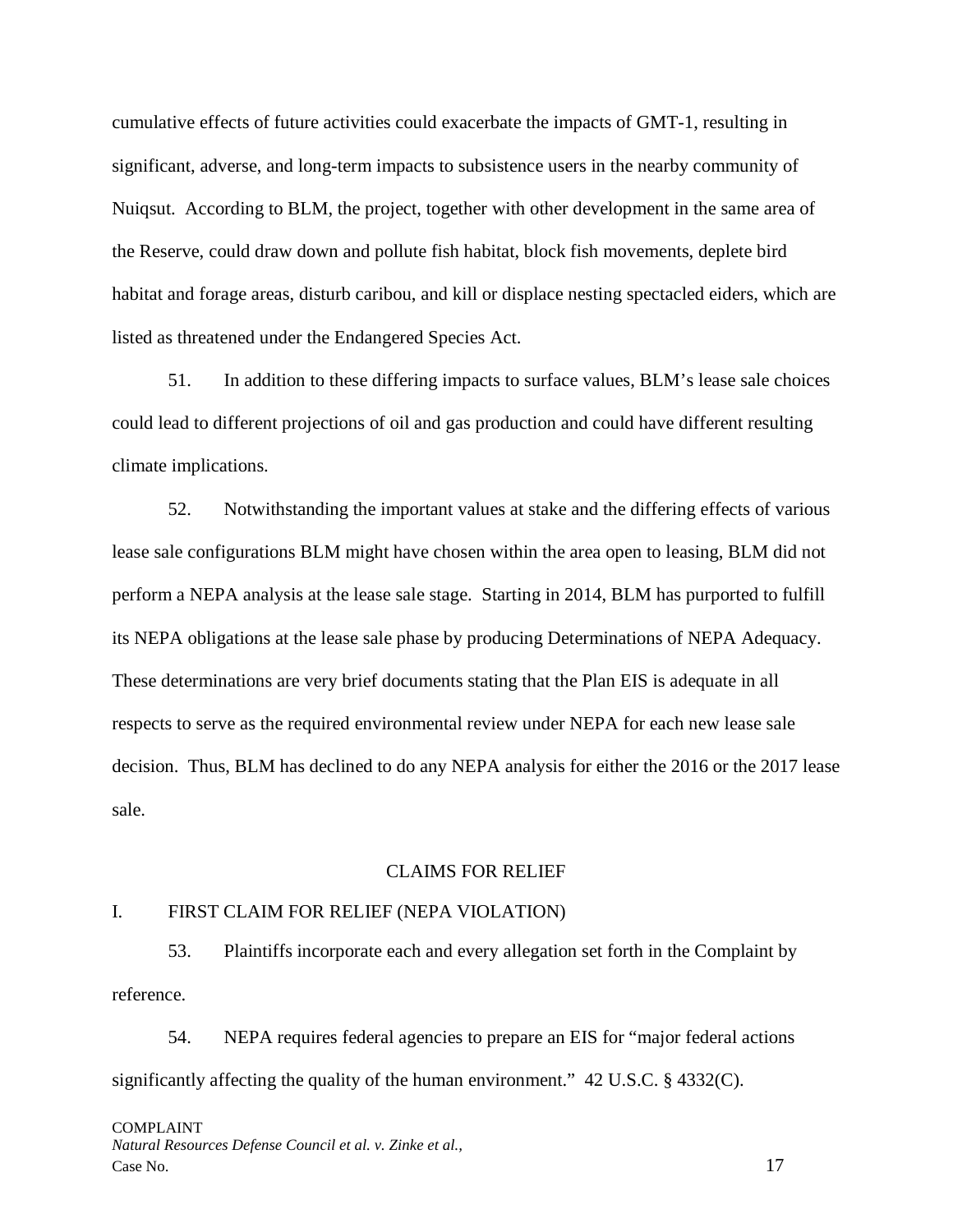55. Holding a lease sale in the Reserve is a major federal action that compels BLM to take a hard look at the effects of its action. The production of greenhouse gas emissions from the burning of fossil fuels produced in the Reserve is a reasonably foreseeable indirect and cumulative effect of the lease sales. In fact, the very purpose of leasing in the Reserve is to produce oil and gas for consumption. Likewise, negative impacts are a foreseeable effect of producing greenhouse gas emissions.

56. BLM did not conduct any analysis of the potential impacts of the greenhouse gas emissions resulting from the production and use of oil and gas that could result from the lease sales. The Plan EIS did not analyze these impacts for the plan as a whole or for any future lease sales, nor was there an analysis at the lease sale stage. BLM asserted in the 2016 Determination of NEPA Adequacy that it could not assess these impacts because data about development potential was unavailable.

57. At the time of the 2016 and 2017 lease sales, BLM had substantial information about potential oil and gas resources and announced discoveries in or near the Reserve; about tools for calculating emissions and their contribution to climate change; and about the effects of greenhouse gases on the local and global environment.

58. Notwithstanding its duty under NEPA and the availability of the information necessary to conduct the required analysis, BLM failed to take a hard look at the potential greenhouse gas emissions that would result from the 2016 and 2017 lease sales and the environmental effects of those emissions. In so doing, BLM acted arbitrarily and capriciously and not in accordance with law and violated NEPA,  $42 \text{ U.S.C.}$  §  $4332(2)(\text{C})(\text{ii})$ , its implementing regulations, 40 C.F.R. §§ 1508.7, 1508.8, 1508.25, and the Administrative Procedure Act, 5 U.S.C. §§ 702, 706.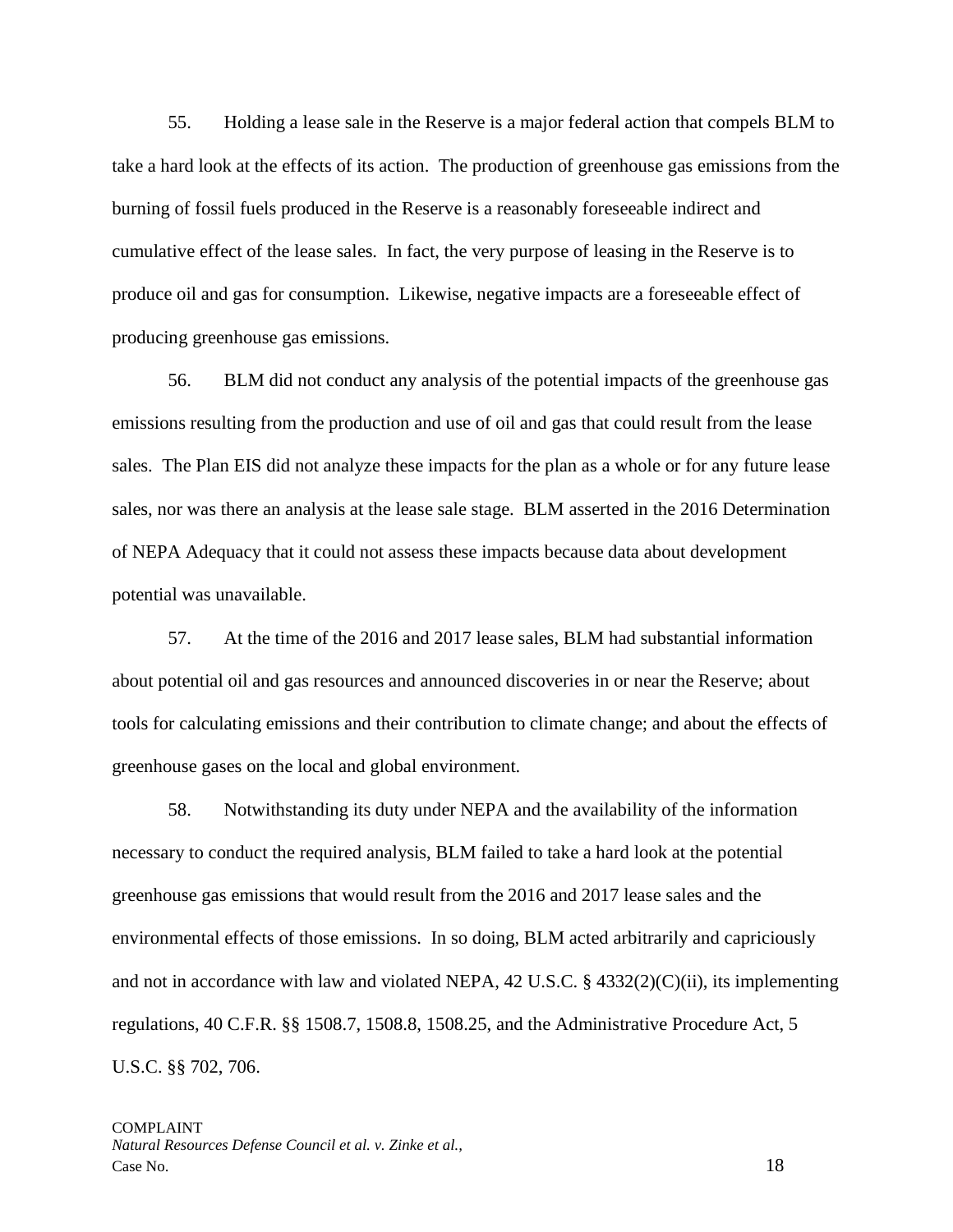#### II. SECOND CLAIM FOR RELIEF (NEPA VIOLATION)

59. Plaintiffs incorporate each and every allegation set forth in the Complaint by reference.

60. Under NEPA, an agency must develop and objectively evaluate in an EIS all reasonable alternatives to an action it proposes. 40 C.F.R. § 1502.14(a).

61. In deciding to proceed with the 2016 and 2017 lease sales, BLM relied entirely for its alternatives analysis on the Plan EIS. However, in its Plan EIS, BLM had reserved for the future lease sale phase decisions about the size, timing and location of leases in those areas left open to leasing. The Plan EIS did not analyze or compare alternative lease sale configurations, size, or timing in the open areas.

62. At the time of the 2016 and 2017 lease sales, BLM knew or should have known about differing levels and types of impacts that might occur from differently sized or configured lease sales. For example, BLM knew or should have known that leasing tracts in or near Teshekpuk Lake Special Area and the Colville River Special Area could have significant impacts that could be avoided by not offering those tracts in the 2016 and 2017 lease sales. BLM did not, however, develop or compare different lease sale alternatives at the lease sale phase.

63. BLM made decisions about the size and timing of leases in 2016 and 2017 without developing a range of lease sale configurations and comparing the environmental impacts of these various lease sale alternatives, despite the availability of information necessary to conduct the required analysis. Its decision was therefore arbitrary, capricious, and not in accordance with law and violated NEPA, 42 U.S.C. § 4332(2)(C), its implementing regulations, 40 C.F.R. § 1502.14(a), and the Administrative Procedure Act, 5 U.S.C. §§ 702, 706.